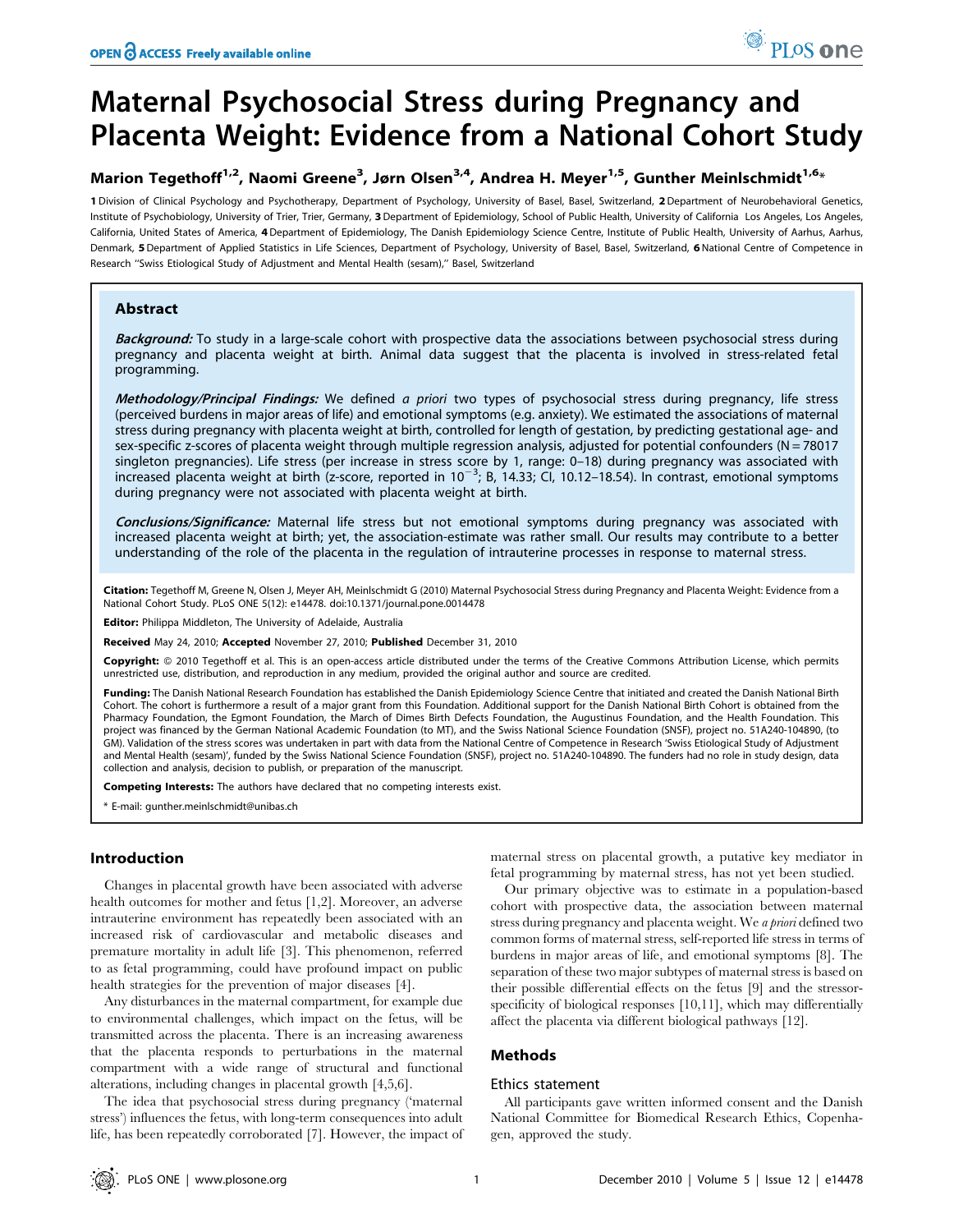#### Study cohort

The present study is based on data of the Danish National Birth Cohort [13]. Between 1996 and 2002, the Danish National Birth Cohort enrolled 101,042 pregnancies into a nationwide longitudinal study that aims at following up the offspring cohort for decades. We considered as eligible all pregnancies with live singleton births.

#### Assessment of psychosocial stress

We studied two *a priori* defined types of maternal stress, (i) negative emotional states ('emotional symptoms'), and (ii) psychological distress caused by burdens in major areas of life ('life stress'). We obtained information on maternal stress during pregnancy from a computer-assisted interview taken around 30 weeks gestation. We defined life stress and emotional symptoms as previously described [8,14]: The applied inventory on emotional symptoms during pregnancy is a modified version of the short version of the Symptom Checklist (SCL)-8d [15] and covers self-reported maternal feelings (e.g. anxiety, nervousness, for detailed description of items, see Table 1). Items have been selected from The Symptom Check List-90R [16] and The General Health Questionnaire [17], to cover the most frequent emotional symptoms in adult women. Response categories were adjusted to fit the telephone interview conditions (see below). To prevent somatic confounding due to physical conditions during pregnancy, we only included items related to emotional symptoms, but none related to somatic symptoms. Emotional symptoms were assessed by nine questions, each covering the time period since the beginning of pregnancy. Answers (no = 0, a little = 1, a lot = 2) were added up into a score (range: 0 to 18). We validated the scale according to several types of validity [18]. Internal consistency among items was satisfactory (Cronbach's alpha = 0.75). Construct validity was determined using two external validations, demonstrating that the emotional symptoms scale clearly distinguished between pregnant women (i) suffering versus not suffering from a mental disorder during pregnancy (two-sample t test with equal variances:  $t_{1,63385} = -45.64$ ; P<0.001; mean emotional symptoms score (95% confidence interval, CI) in sufferers and non-sufferers: 6.97 (6.68–7.26) and 2.72 (2.70–2.74), respectively), and (ii) having versus not having consulted a psychologist/ psychiatrist in the past  $(t_{1,63799} = -53.08; P<0.001;$  mean emotional symptoms score (95% CI) in consulters and nonconsulters: 4.73 (4.63–4.83) and 2.64 (2.62–2.66), respectively). Moreover, we tested the scale's relationship with the Symptom Check List-90R in a separate sample of pregnant women  $(N=64)$ , relating the selected items with the Symptom Check List-90R global severity index (Spearman-Rho correlation:  $r = 0.917$ ; P $< 0.001$ ). The applied inventory on life stress during pregnancy focuses on whether the women felt burdened in major areas of life, including financial circumstances, housing, work, relations, pregnancy, and health (Table 1), based on the major categories of the Life Events Questionnaire [19]. We tested the inventory's relationship with a standard measure of daily hassles [20] in a separate sample of pregnant women  $(N=65)$ , relating nine comparable items with the total score (Spearman-Rho correlation:  $r = 0.899$ ;  $P < 0.001$ ). Life stress was assessed by nine questions, each covering the time period since the beginning of pregnancy. Answers (no  $= 0$ , a little  $= 1$ , a lot  $= 2$ ) were added up into a score (range: 0 to 18). We dealt with up to two missing answers per score by using person-specific mean substitution. Women with more missing answers were excluded. In the analysis, we considered life stress and emotional symptoms as continuous independent variables.

#### Outcome measures

Placenta weight at birth is a summary measure of placenta growth and development throughout pregnancy [21]. Placenta weight was determined by trained midwives according to standard procedures issued by the National Board of Health. Each placenta was weighed with a regularly calibrated digital scale between 15 to 20 minutes after delivery, including membranes and umbilical cord. The placenta was neither washed nor dried. Information on placenta weight was extracted, together with information on other obstetric outcomes, from the Danish National Hospital Register including the Medical Birth Registry, which is linked to the Danish National Birth Cohort database and covers all deliveries in Denmark. The hospital registers provide accurate reporting of obstetric outcomes. To account for length of gestation in the placenta weight at birth, we calculated the sex-and gestational age (in days)-specific z-scores of placenta weight (standardized residuals from the regression of placenta weight at birth on gestational age at birth [linear and quadratic terms] separately for males and females of the study

Table 1. Items used to assess life stress and emotional symptoms.

| Life stress<br>Have you felt burdened during pregnancy by any of the things I am<br>going to ask now? You may answer: no, a little or a lot. |                                                           |    | <b>Emotional symptoms</b><br>Now I am going to ask you how you have been feeling during<br>pregnancy. You may answer: no, a little or a lot. |  |  |  |
|----------------------------------------------------------------------------------------------------------------------------------------------|-----------------------------------------------------------|----|----------------------------------------------------------------------------------------------------------------------------------------------|--|--|--|
|                                                                                                                                              |                                                           |    |                                                                                                                                              |  |  |  |
|                                                                                                                                              | financial circumstances?                                  | 1. | scared for no reason?                                                                                                                        |  |  |  |
| 2.                                                                                                                                           | your housing situation?                                   | 2. | hopeless about the future?                                                                                                                   |  |  |  |
| 3.                                                                                                                                           | your work situation?                                      | 3. | constantly under strain?                                                                                                                     |  |  |  |
| 4.                                                                                                                                           | the relationship to your partner?                         | 4. | nervous or shaky inside?                                                                                                                     |  |  |  |
| 5.                                                                                                                                           | the relationships to your family and friends?             | 5. | $$ blue?                                                                                                                                     |  |  |  |
| 6.                                                                                                                                           | your pregnancy?                                           | 6. | easily annoyed or irritated?                                                                                                                 |  |  |  |
| 7.                                                                                                                                           | own diseases?                                             | 7. | everything was an effort?                                                                                                                    |  |  |  |
| 8.                                                                                                                                           | disease of your partner, family members or close friends? | 8. | tense or keyed-up?                                                                                                                           |  |  |  |
| 9.                                                                                                                                           | other things?                                             | 9. | that everything was getting on top of you?                                                                                                   |  |  |  |

doi:10.1371/journal.pone.0014478.t001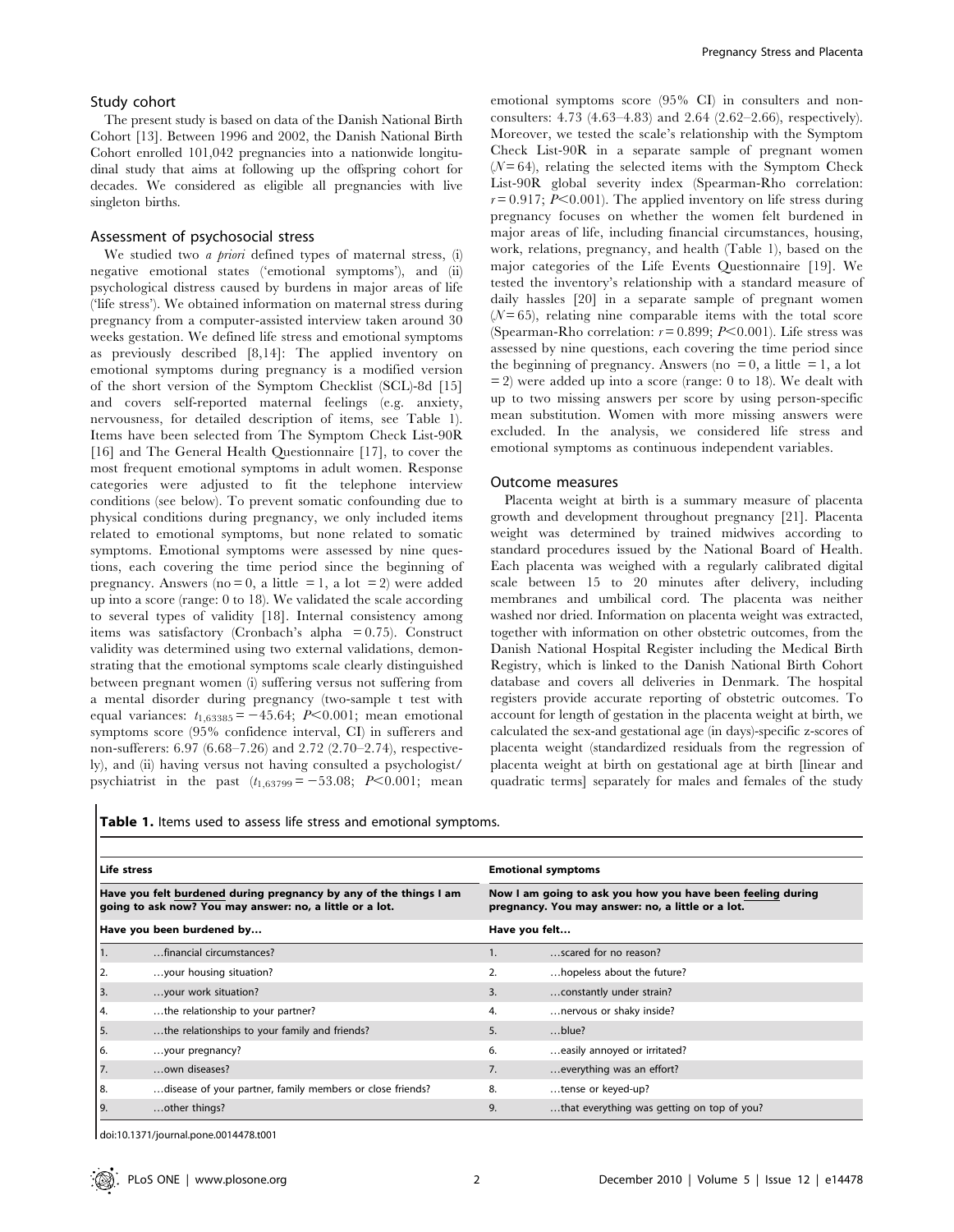sample) [22]. We included placenta weight as continuous dependent variable.

### Statistical analyses

We performed the descriptive analyses of maternal and infant demographic, anthropometric, and clinical baseline characteristics and of independent and dependent variables by calculating frequencies and percentages of the discrete variables. We calculated means and standard deviations for symmetrically distributed variables and medians and ranges for variables with non-symmetrical distributions, as distinguished by visual inspection of data plots.

To determine the associations of life stress and emotional symptoms during pregnancy with placenta weight at birth, we conducted linear regression analyses. To obtain less biased estimates, we adjusted our model a priori for several well established predictors of placenta weight that may confound or suppress effects, including maternal age, infant sex, parity, maternal prepregnancy body mass index, occurrence of hypertension and diabetes during pregnancy, and smoking status, with the categories indicated in Table S1 [21,23,24,25]. We obtained information on most of these variables from 3 computer-assisted telephone interviews at approximately 12 and 30 weeks gestation and 6 months postpartum; information on infant sex was retrieved from the Medical Birth Registry. We inspected residual plots to verify linearity, normality, and homoscedasticity assumptions and ensured that multicollinearity between covariates was generally low based on variance inflation factors. We excluded 208 newborns with biologically unrealistic or extreme values in obstetric outcomes such as the lowest and uppermost 0.1% of placenta weight, and for body weight, body length, abdominal circumference, and head circumference, all values lying outside the range of their gestational age-specific mean  $+/-3$  standard deviations, according to previously established growth charts [26,27].

Altogether 4842 singletons were born to mothers who contributed more than one pregnancy to the study. To correct for possible dependence between birth outcomes in these infants, all standard errors were calculated with use of the clustered sandwich estimator. Moreover, we repeated all analyses including only the first pregnancy of each woman in the cohort to control for previous reproductive experiences [28].

We report unstandardized (B) regression coefficients, including 95% CIs, standardized (beta) regression coefficients, and, for illustrative purposes,  $p$ -values for each of the predictors (life stress and emotional symptoms). To additionally test whether the regression coefficients of the predictors were robust, we crossvalidated each adjusted regression model by using the Chow-test [29]: We split the total sample into two random parts, amounting to 75 and 25% of the total sample, and created a new variable that indicated to which sub-sample each case belonged. We then computed two interaction terms by multiplying this grouping variable by each of the two predictors. We re-performed the separate multiple regression analyses in the total sample, including the grouping variable as well as the interaction terms. A nonsignificant P-value of the interaction term indicates that the assumption of no interaction, meaning no difference between the 75 and 25% sub-samples, is compatible with data.

To further explore whether the identified associations were present across all levels of socioeconomic status, we performed a posteriori analyses, in which we repeated the calculations, stratifying according to the pregnant women's socioeconomic status (based on the mother's occupation [30]).

Moreover, to determine whether the relationship between life stress and gestational age-adjusted placenta weight could be explained by related changes in gestational age-adjusted birth weight, we performed mediation analysis using a bootstrapping procedure (200 repetitions) developed by Preacher and Hayes [31], using standard estimators. Sex-and gestational age (in days) specific z-scores of birth weight were calculated according to the procedure outlined above for placenta weight (standardized residuals from the regression of fetal weight at birth on gestational age at birth [linear and quadratic terms] separately for males and females of the study sample).

All tests were two-tailed and we set the level of significance at .05. We dealt with loss to follow-up and missing data (i) in the exposure scores and outcome variables by restricting analyses to mother-newborn pairs with complete data, and (ii) in the covariates by including an extra category for those with missing information in the analyses (see Table S1).

For statistical analyses, we used Stata software (version 10.0 SE; Stata Corporation, College Station, Texas).

#### Results

#### Study cohort descriptives

Out of the 101042 pregnancies initially enrolled in the Danish National Birth Cohort (approximately 30% of all Danish births in the study period and 60% of those invited to the study [13]), we considered 92676 (92%) eligible for participation. Out of these, 85189 mothers (92%) completed the required interview at 30 weeks of gestation. Complete data on maternal stress during pregnancy, placenta weight, length of gestation, and fetal sex were available for 78017 (92%) of the remaining mother-newborn pairs (Figure 1). Table S1 gives details on maternal and infant baseline characteristics, including the stress scores, placenta weight and covariates under study.

#### Multiple Regression Analyses

Table 2 presents the results of the multiple regression analysis reflecting the associations of life stress and emotional symptoms with the gestational age- and sex-specific z-score of placenta weight at birth. After adjustment for maternal age, infant sex, parity, pre-pregnancy body mass index, hypertension, gestational diabetes, and smoking, higher life stress during pregnancy was significantly associated with a higher z-score of placenta weight at birth. There was no significant association between emotional symptoms during pregnancy and the z-score of placenta weight at birth. The adjusted model was highly significant  $(p<0.001)$  but explained only 3.5% of the variance in the outcome measures.

Cross-validation confirmed the stability of the regression coefficients of life stress and emotional symptoms across the two random sub-samples (interaction sub-sample group x predictor: all  $p > 0.05$ ). When we repeated adjusted analyses using only the women's first pregnancies, regression coefficients were of similar magnitude as those presented in Table 2. Estimates of the associations of life stress and emotional symptoms during pregnancy, with placenta weight at birth not corrected for length of gestation, are provided online (see Table S2). In addition, results of the secondary analyses stratified according to the women's socioeconomic status are provided as supplemental material (see Table S3).

Mediation analysis revealed that the direct association between life stress and placenta weight accounted for 56.7% of the observed total relationship between life stress and placenta weight  $(B = 8.53, CI = 5.29 - 11.77, z-score, reported in 10<sup>-3</sup>), while$ 43.3% of the observed total relationship between life stress and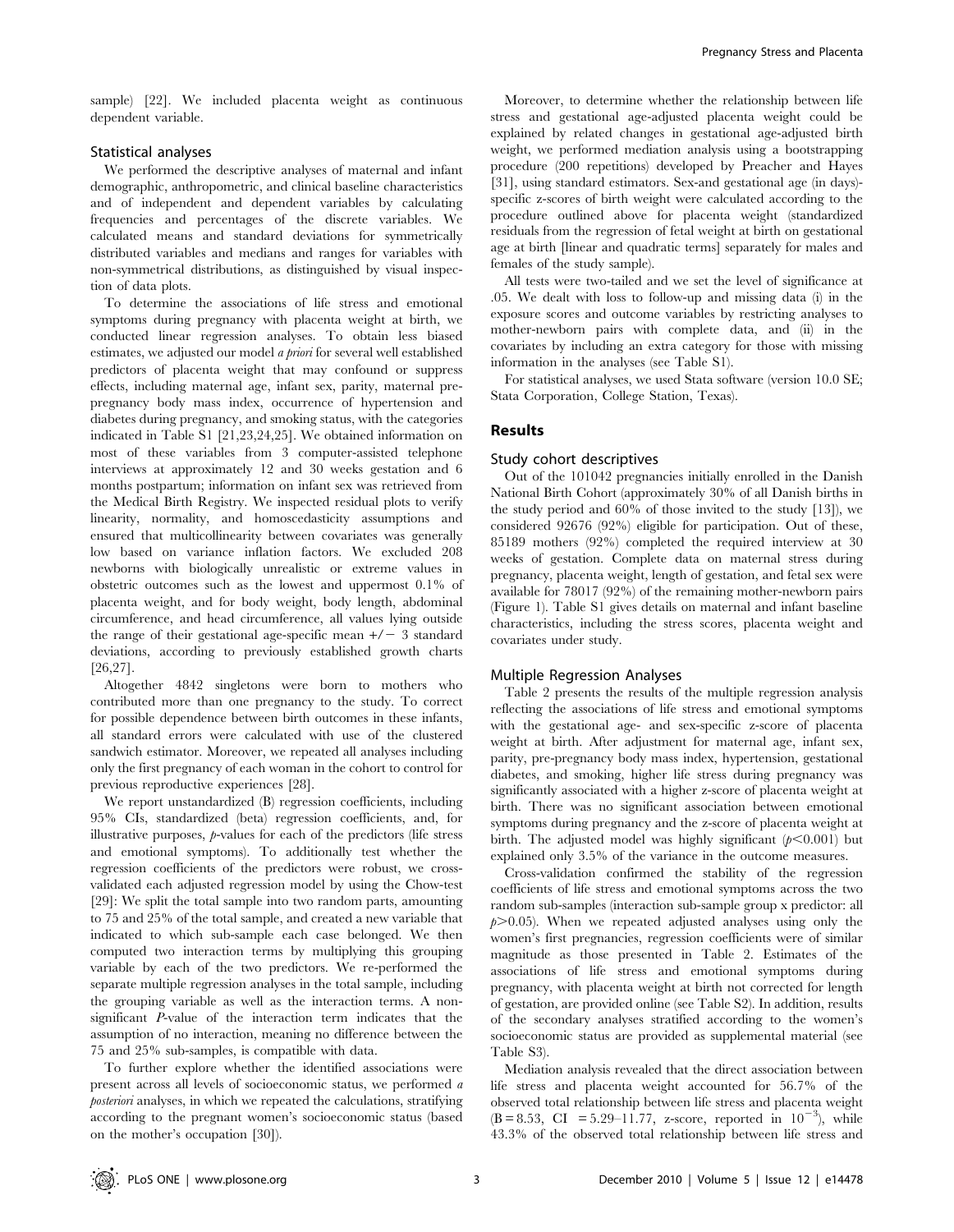

## Figure 1. Flowchart of Study Participants.

doi:10.1371/journal.pone.0014478.g001

placenta weight was mediated by changes in birth weight  $(B = 6.24, CI = 3.96-9.09, z-score, reported in 10^{-3}).$ 

## Discussion

Our main finding was that life stress but not emotional symptoms was moderately associated with placenta weight at birth controlled for length of gestation, indicating that the placenta may play a role in the regulation of intrauterine processes in response to certain maternal adversities. Our findings corroborate evidence from animal studies showing that stress may affect the placenta [32]. In line with our results, previous human studies suggest that the placenta has the potential for compensatory growth in response to other adverse pregnancy exposures [33,34,35].

We do not know what biological processes mediate the association between life stress and placenta weight, but the insulin-like growth factor system and the placental growth hormone system have an impact on placental growth [36,37,38,39], and an increased production of insulin-like growth factor hormones and placental growth hormone has been observed in an unfavorable intrauterine environment [40,41]. Furthermore,

the stimulation of the insulin-like growth factor system may be subject to a placental protein that is highly expressed early in pregnancy, the pregnancy-associated plasma protein-A (PAPPA) [42], which can be stimulated by stress-activated signaling pathways [43]. Interestingly, recent data also suggest a role of cytokines as potential mediators between stress during pregnancy and placental growth. For example, elevated psychosocial stress appears to be linked to lower interleukin 10 (IL10) concentrations in early pregnancy [44], while il10 deficiency in mice increased placental size by 28 percent [45]. Finally, in male mice, psychosocial stress early in pregnancy significantly increased expression of peroxisome proliferator-activated receptor alpha (PPARa), insulin-like growth factor binding protein 1 (IGFBP-1), hypoxia-inducible factor 3a (HIF3), and glucose transporter 4 (GLUT4) [32], suggesting a potential epigenetic mechanism whereby maternal stress may directly affect placenta gene expression patterns.

The fact that the relationship between life stress and placenta weight accounts for only 3–4% of the variance suggests a potential role for moderators affecting the strength of association between maternal stress during pregnancy and placenta weight, for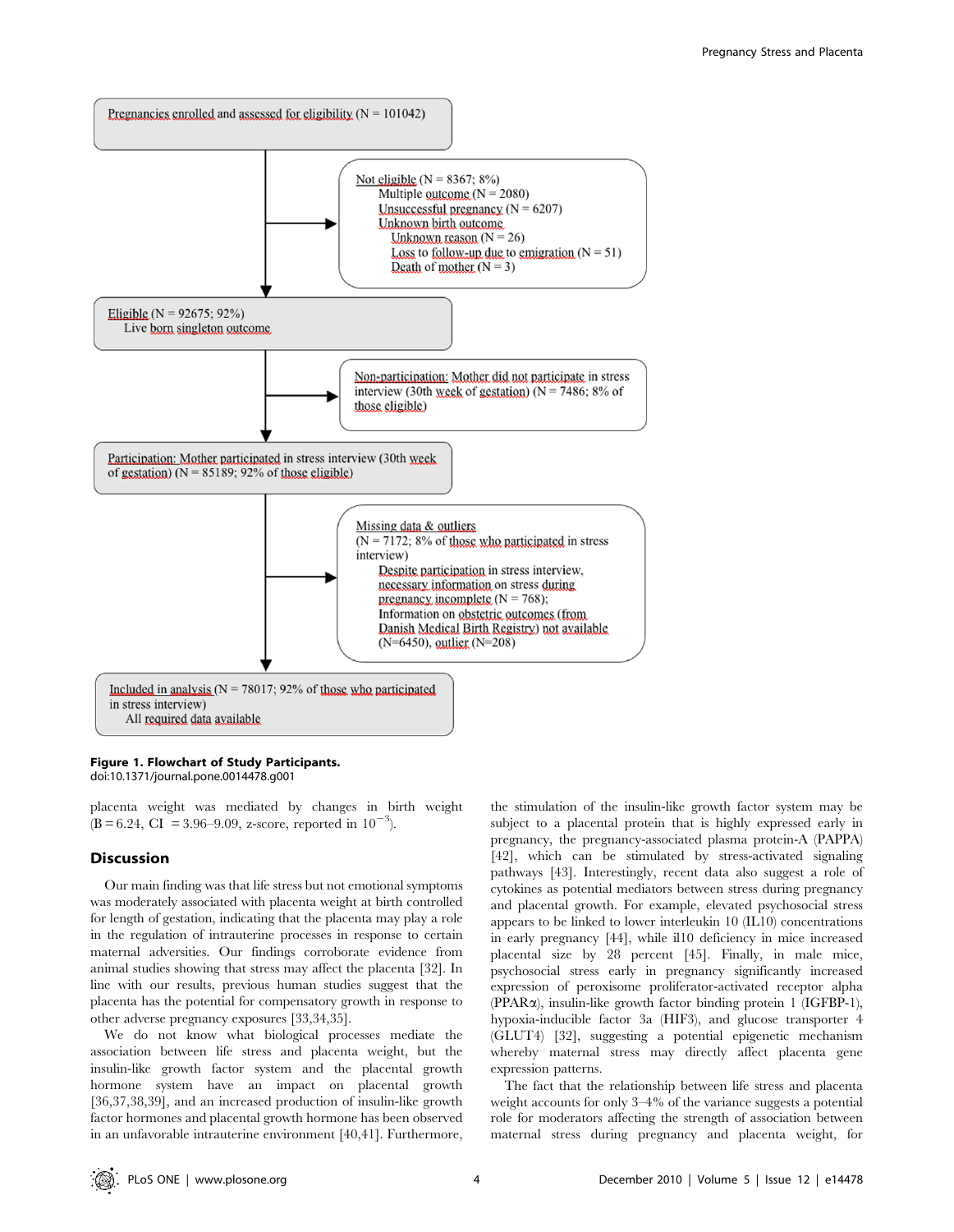Table 2. Adjusted and Unadjusted Regression Coefficients for Placenta Weight at Birth, Corrected for Length of Gestation<sup>A</sup> (Outcome), According to Life Stress and Emotional Symptoms During Pregnancy (Predictors) ( $N = 78017$ ).

|                                                         | Parameter estimates of the crude <sup>B</sup> model |                   |         | Parameter estimates of the adjusted <sup>C</sup> model |                   |         |  |  |  |
|---------------------------------------------------------|-----------------------------------------------------|-------------------|---------|--------------------------------------------------------|-------------------|---------|--|--|--|
|                                                         | <b>B</b> [95% CI for B]                             | Beta <sup>D</sup> | D       | <b>B</b> [95% CI for B]                                | Beta <sup>L</sup> |         |  |  |  |
| Placenta weight (ZS)                                    |                                                     |                   |         |                                                        |                   |         |  |  |  |
| Life stress                                             | 22.21 [17.95, 26.47]                                | 0.043             | < 0.001 | 14.77 [10.56, 18.98]                                   | 0.029             | < 0.001 |  |  |  |
| <b>Emotional symptoms</b>                               | $-2.12$ [ $-5.32$ , 1.08]                           | $-0.006$          | 0.193   | $-1.20$ [ $-4.37, 1.97$ ]                              | $-0.003$          | 0.458   |  |  |  |
| Crude Model: F(2,73174) = 63.13, P<0.001, $R^2$ = 0.002 |                                                     |                   |         |                                                        |                   |         |  |  |  |
|                                                         |                                                     |                   |         |                                                        |                   |         |  |  |  |

Adjusted Model: F(18, 73174) = 151.79, P<0.001,  $R^2 = 0.035$ 

Note. Life stress and emotional symptoms are continuous variables.  $Cl =$  confidence interval.

As indicated by the gestational age- and sex-specific z-scores of placenta weight at birth. For convenience, the unstandardized regression coefficient estimates (B) (and their 95% CI) for z-standardized dependent variables are presented in  $[*/10^{-3}]$ .

 ${}^{3}$ Crude model provided in support of transparency.

<sup>C</sup>Model adjusted for maternal age, infant sex, pre-pregnancy body mass index, parity, hypertension, gestational diabetes, and smoking.

<sup>D</sup>To provide statistical values, which allow comparison of results between separate regression analyses, standardized regression coefficient estimates (beta) were

calculated in addition to the unstandardized regression coefficient estimates (B). As the clustered variance estimation procedure does not provide betas, for illustrative purposes, betas were calculated with the robust variance estimation procedure.

doi:10.1371/journal.pone.0014478.t002

example genomic variation. Indeed, several genetic factors have been identified that are directly associated with placental growth, such as the gene coding for the growth factor receptor-bound protein 10 (GRB10) [46] and pleckstrin homology-like domain, family A, member 2 (PHLDA2) [47]. While inactivation of the maternally-inherited copy of the GRB10 and of PHLDA2 results in placental growth enhancement [46,47], the potential of these genes to negatively regulate placenta growth suggests them at the same time as candidate resilience factors to protect the placenta against stress-induced overgrowth. Besides this, recent evidence indicates that polymorphisms in the gene coding for acid phosphatase 1 (ACP1) are linked with the association between environmental factors and feto-placental co-development [48]. This provides the hypothesis that the genetic make-up may also moderate the association between maternal stress and placenta growth. But also non-genomic factors may act as potential moderators. For example, the above-mentioned work by Coussons-Read and colleagues [44] points to the importance of social support which may act as resilience factor against stress-related changes in cytokine production that may increase occurrence of poor pregnancy outcomes [49]. In sum, several biological mechanisms are candidate mediators or moderators of the association between maternal stress and placenta weight. These should be scrutinized in future studies.

Our findings may have different implications. First, the placenta plays a major role in fetal growth [50], and fetal growth depends on placenta weight across the entire range of the growth spectrum [51,52]. Hence, increased placenta weight after maternal life stress may compensate for reduced fetal growth or lead to increased fetal growth. In line with the latter, we have recently shown in the same sample that maternal life stress was associated with increased offspring weight at birth [14]. However notably, 56.7% of the association between life stress and placenta weight was independent of related variation in birth weight. This suggests that the relationship between life stress and placenta weight is predominantly reflective of a process independent of fetal growth. Second, while maternal psychosocial stress may also be one important risk factor for preterm birth [53], and corticotropin releasing hormone (CRH), which is highly expressed in the placenta [54] in concentrations positively related to placental mass [55], is involved in the timing of parturition [56], the role of placental CRH as a putative physiological mediator bridging maternal stress and reduced length of gestation remains weak [57,58]. Third, high placenta weight has previously been shown to be a risk factor for hypertension in the offspring and maternal cancer [1,2], indicating that in concert with other risk factors, increases in placenta weight related to common stress may be clinically relevant.

Important strengths of this study include the prospective data collection for a total of 78017 mother-newborn pairs allowing to detect even subtle associations, the linkage of a comprehensive medical birth registry providing data which we expect to be without systematic measurement errors, and the definition of maternal stress with a focus on everyday occurrence (rather than rare disasters), which has major relevance within the general population. Moreover, we were able to adjust our analyses for a number of major potential confounders. Therefore, we believe it is unlikely that residual confounding has biased our results but our findings need to be corroborated in an independent data set. Further, we verified the stability of our results by cross-validation and repeated all analyses including only the first pregnancy of each woman in the cohort to control for previous reproductive experiences [28], which resulted in no relevant change in the estimates. Finally, life stress and emotional symptoms scores in the study cohort were comparable to previously reported degrees of life stress and emotional symptoms in adults [15,19]. However, the here reported scores were lower than depressive symptoms scores assessed by the Edinburgh Postnatal Depression Scale, in pregnant women [59]. This may be due to a lower sensitivity of the response categories of our scales.

There are also limitations. First, we did not have data on the timing of stress exposure, which has been shown to play a role in the relation between maternal stress and placental changes in animals [32]. However, both life stress and emotional symptoms most likely reflect rather chronic stress states, which are often impossible to time precisely. Second, we used information on placenta weight at birth, controlling for length of gestation by calculating gestational-age adjusted z-scores [22], but we did not have data on growth rates for any time periods of gestation. To obtain more detailed data on the relationship between perceived maternal stress and placental growth trajectory, future studies should use repeated placental ultrasound measures [60]; this is, however, almost impossible within a population-based cohort.

Of all eligible mother-newborn pairs, 92% participated in the required interview, and of these, we included 92% in our analyses.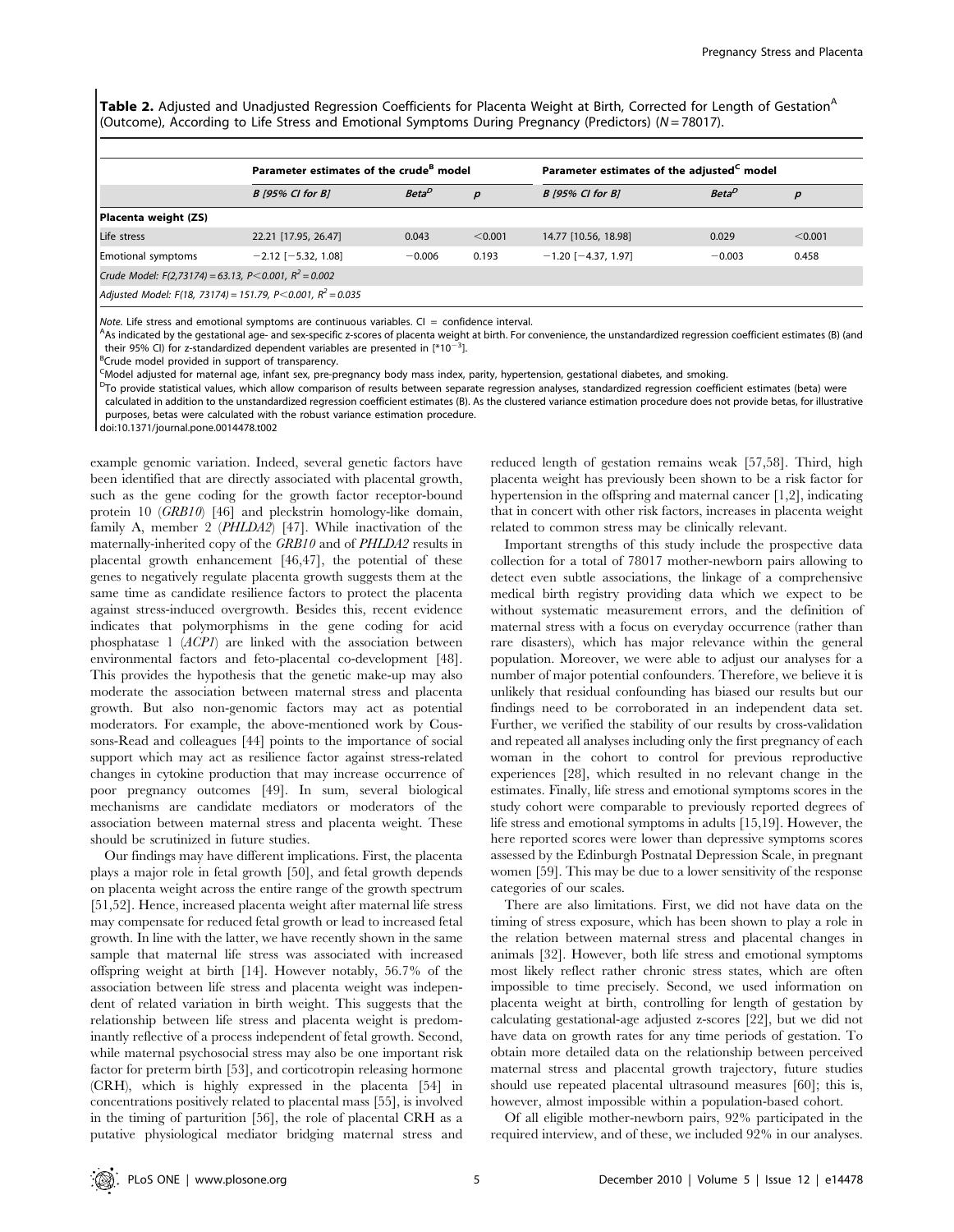As the interview in which information on maternal stress was assessed was taken between 6 and 7 months of gestation, no information on maternal stress was available for those pregnancies that terminated before the interview and, hence, these mothernewborn pairs were excluded from our analyses. Consequently, we have limited data on extreme preterm births. Moreover, the relationship between life stress and gestational age-adjusted placenta weight might not be generalized to pregnant women with a low socioeconomic status. The reasons should be scrutinized in future studies.

Future studies are also needed to learn about the underlying physiological mechanisms and clinical relevance of the observed associations. As placenta weight only gives crude insights into the role of the placenta in fetal programming of long-term health [61], stress-related alterations in placental structure and function should be addressed in more detail.

In this cohort, common life stress but not emotional symptoms during pregnancy was associated with moderately increased placenta weight at birth controlled for length of gestation.

## Supporting Information

Table S1 Characteristics of the Study Cohort of Mother-Newborn Pairs. Note:  $d = day$ . A If variables were symmetrically distributed. B If variables were not symmetrically distributed. Found at: doi:10.1371/journal.pone.0014478.s001 (0.06 MB DOC)

Table S2 Adjusted and Unadjusted Regression Coefficients for Absolute Placenta Weight at Birth (Outcome), According to Life Stress and Emotional Symptoms During Pregnancy (Predictors)  $(N = 78017)$ . Note. Life stress and emotional symptoms are  $continuous$  variables.  $CI =$  confidence interval. A Crude model provided in support of transparency. B Model adjusted for maternal age, infant sex, pre-pregnancy body mass index, parity, hypertension, gestational diabetes, and smoking. C To provide statistical values, which allow comparison of results between separate regression analyses, standardized regression coefficient estimates (beta) were calculated in addition to the unstandardized

#### References

- 1. Barker DJ, Bull AR, Osmond C, Simmonds SJ (1990) Fetal and placental size and risk of hypertension in adult life. Bmj 301: 259–262.
- 2. Naeye RL (1987) Do placental weights have clinical significance? Hum Pathol 18: 387–391.
- 3. Gluckman PD, Hanson MA, Cooper C, Thornburg KL (2008) Effect of in utero and early-life conditions on adult health and disease. N Engl J Med 359: 61–73.
- 4. Jansson T, Powell TL (2007) Role of the placenta in fetal programming: underlying mechanisms and potential interventional approaches. Clin Sci (Lond) 113: 1–13.
- 5. Fowden AL, Forhead AJ, Coan PM, Burton GJ (2008) The placenta and intrauterine programming. J Neuroendocrinol 20: 439–450.
- 6. Baptiste-Roberts K, Salafia CM, Nicholson WK, Duggan A, Wang NY, et al. (2008) Maternal risk factors for abnormal placental growth: the national collaborative perinatal project. BMC Pregnancy Childbirth 8: 44.
- 7. Hansen D, Lou HC, Olsen J (2000) Serious life events and congenital malformations: a national study with complete follow-up. Lancet 356: 875–880.
- 8. Sondergaard C, Olsen J, Friis-Hasche E, Dirdal M, Thrane N, et al. (2003) Psychosocial distress during pregnancy and the risk of infantile colic: a follow-up study. Acta Paediatr 92: 811–816.
- 9. Wadhwa PD, Sandman CA, Porto M, Dunkel-Schetter C, Garite TJ (1993) The association between prenatal stress and infant birth weight and gestational age at birth: a prospective investigation. Am J Obstet Gynecol 169: 858–865.
- 10. Pacak K, Palkovits M (2001) Stressor specificity of central neuroendocrine responses: implications for stress-related disorders. Endocr Rev 22: 502–548.
- 11. Richardson HN, Zorrilla EP, Mandyam CD, Rivier CL (2006) Exposure to repetitive versus varied stress during prenatal development generates two distinct

regression coefficient estimates (B). As the clustered variance estimation procedure does not provide betas, for illustrative purposes, betas were calculated with the robust variance estimation procedure.

Found at: doi:10.1371/journal.pone.0014478.s002 (0.03 MB DOC)

Table S3 Adjusted and Unadjusted Regression Coefficients for Placenta Weight at Birth, Corrected for Length of Gestation (Outcome)A, According to Life Stress and Emotional Symptoms During Pregnancy (Predictors), Stratified According to Socioeconomic Status  $(N = 78017)$ . Note. Life stress and emotional symptoms are continuous variables.  $CI =$  confidence interval. SES = socioeconomic status. A As indicated by the gestational age- and sex-specific z-scores of placenta weight at birth. For convenience, the unstandardized regression coefficient estimates (B) (and their 95% CI) for z-standardized dependent variables are presented in  $[*10^{-3}]$ . B Crude model provided in support of transparency. C Model adjusted for maternal age, infant sex, prepregnancy body mass index, parity, hypertension, gestational diabetes, and smoking. D To provide statistical values, which allow comparison of results between separate regression analyses, standardized regression coefficient estimates (beta) were calculated in addition to the unstandardized regression coefficient estimates (B). As the clustered variance estimation procedure does not provide betas, for illustrative purposes, betas were calculated with the robust variance estimation procedure.

Found at: doi:10.1371/journal.pone.0014478.s003 (0.04 MB DOC)

#### Acknowledgments

We thank Prof. J. Meyer for critical reading of the manuscript.

Information reported in the manuscript has been presented in part at the  $6<sup>th</sup>$  World Congress on Developmental Origins of Health and Disease, Santiago, Chile.

#### Author Contributions

Conceived and designed the experiments: MT JO GM. Performed the experiments: MT JO GM. Analyzed the data: MT NG JO AM GM. Wrote the paper: MT. Critically revised the paper: GM NG JO AM.

anxiogenic and neuroendocrine profiles in adulthood. Endocrinology 147: 2506–2517.

- 12. Fowden AL, Giussani DA, Forhead AJ (2006) Intrauterine programming of physiological systems: causes and consequences. Physiology (Bethesda) 21: 29–37.
- 13. Olsen J, Melbye M, Olsen SF, Sorensen TI, Aaby P, et al. (2001) The Danish National Birth Cohort–its background, structure and aim. Scand J Public Health 29: 300–307.
- 14. Tegethoff M, Greene N, Olsen J, Meyer AH, Meinlschmidt G (2010) Maternal psychosocial adversity during pregnancy is associated with length of gestation and offspring size at birth: evidence from a population-based cohort study. Psychosom Med 72: 419–426.
- 15. Fink P, Orbol E, Hansen MS, Sondergaard L, De Jonge P (2004) Detecting mental disorders in general hospitals by the SCL-8 scale. J Psychosom Res 56: 371–375.
- 16. Derogatis LR (1977) SCL-90: Administration, Scoring, and Procedures Manual -1. for the R(evised) Version Baltimore: John Hopkins University Press.
- 17. Goldberg D (1972) The Detection of Psychiatric Illness by Questionnaire. London: Oxford University Press.
- 18. Bland JM, Altman DG (2002) Statistics Notes: Validating scales and indexes. Bmj 324: 606–607.
- 19. Norbeck JS (1984) Modification of life event questionnaires for use with female respondents. Res Nurs Health 7: 61–71.
- 20. Kanner AD, Coyne JC, Schaefer C, Lazarus RS (1981) Comparison of two modes of stress measurement: daily hassles and uplifts versus major life events. J Behav Med 4: 1–39.